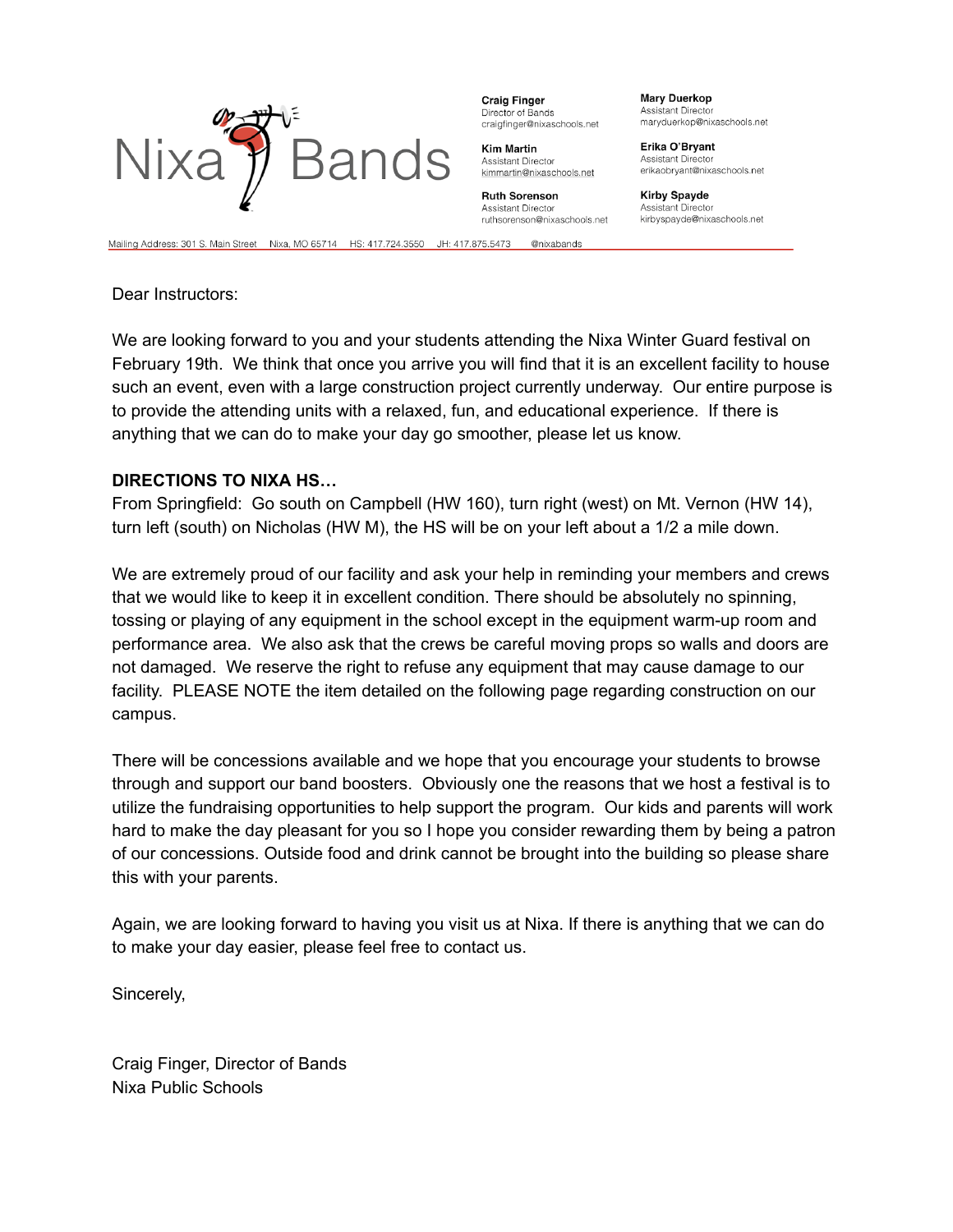## **Nixa Winter Guard and Percussion Festival February 19, 2022**

**Location**: Nixa HS, 514 S. Nicholas, Nixa

**Construction:** The northeastern part of our campus is currently under construction. It is extremely important that all unloading, loading and parking instructions be followed precisely. There is an included map for details but in general you can plan on unloading on the west side of the building, driving around and parking/loading on the southeast side of the building. When loading your students following awards please walk to your buses and do not bring them down to the front doors to load. This creates congestion for our spectators who are also trying to leave.

We ask for your patience as we navigate how best to provide the flow and storage you need. Realize that there will be limitations that we will have regarding storage, especially for any percussion and wind groups. Please see details for those specific groups in the content below.

## **PLEASE NOTE: Per school policy, no outside food or drink is to be brought into the building and Nixa HS is a smoke free CAMPUS (not just building).**

**Parking and Unloading of Performers and Equipment**: Buses and equipment trucks should park on the southeast side of the building), near the stadium. Equipment trucks may move around to the front of the building at your equipment check in time (see schedule). Please then move your vehicle back to the designated parking area. Following your performance, your equipment vehicles can move down close to the SE corner of the building to load and then please move back so that others can do the same PLEASE do NOT park buses or equipment vehicles in spectator parking (north & west parking). They take up too much space and also can easily get blocked in to where you can't get out when needed. We ask the trailers be considerate of the need to utilize parking effectively and not take more space than needed.

**Unit Check-In**: Units will check-in will be on the south side of the school. There are 3 entrances on that side and you will enter using the middle doors, which will be marked. Unit members, one director (with badge) and 7 additional people will be admitted. Additional staff/crew/drivers MUST purchase tickets. **Please don't plan on arriving before 8:30 AM.** (Please take note of equipment check in the full schedule). UNIT MEMBERS AND STAFF MUST CHECK IN TOGETHER. (Performers will be stamped and the additional 7 will be given wristbands). We will have building guides ready to show you to your storage area as well as point out key locations in the contest flow.

**Dressing Facilities**: Available on site, 2<sup>nd</sup> floor. Again, remind students to be responsible and to take care of their personal items. MCCGA and Nixa Schools will not be responsible for lost or stolen items.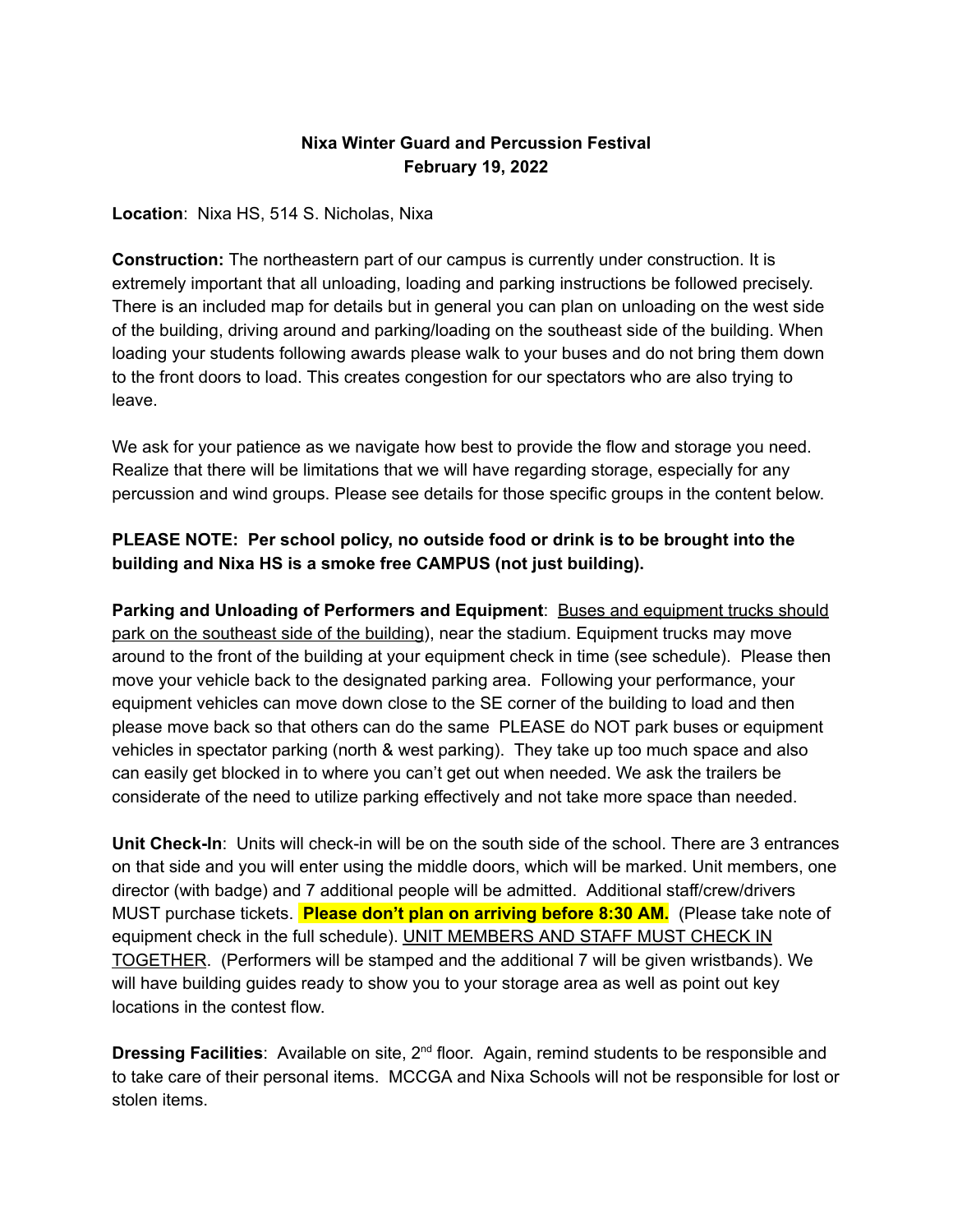**Storage**: All units will have an area assigned to them for personal (bags, flags, rifles) storage. You can bring equipment (props, tarps) into the building at the designated time (see schedule) and then all equipment must be removed following your units performance.

**TARP FOLDING**: Due to construction we are not able to offer a tarp folding area as we have in the past. You will need to ready to fold your tarp immediately following your performance. We ask that you move quickly following your performance as the next group will be following close behind.

Percussion/Winds: There will be no indoor storage for your equipment and once you enter the building you will move directly into the warm up area. We will have our stadium concourse open for extra warm up to use as able. Following your performance you will need to move immediately out of the building to your trailers.

**Footwear and Equipment Protection**: All equipment tips on rifles, poles, and sabres must be padded and taped. Any questionable equipment will not be allowed on the performance floor. THIS WILL BE STRICTLY ENFORCED! Hard soled shoes will need to be taped before your performance. All stands need to have the proper footing or be taped. Cart wheels must be in "indoor" condition.

**Tabulating and Judging Area**: These areas are off limits to everyone except authorized personnel.

**Floor Size**: There is ample room on both ends of the performance area as well as in the back. The doors entering and exiting the performance floor are double doors with no middle bar (72"), but there are doors leading into the hallway that are only 60". If you need anything wider please contact me prior to your performance so we can make arrangements. **PLEASE NOTE: Guards** will enter from the performers back/left and exit to the performers front/left.

**Timing and Time Line:** Please have plenty of help to move your equipment, especially percussion/winds. We will be using a horizontal timing line.

**Music/MP3**: Bring music to the sound table prior to your performance. **It is the director's responsibility to get your music to the sound table.** Sound testing can take place during breaks. Please have a back up of a different media type in case there are any problems with the player reading your CD. A representative of your guard should stay at the sound table during your unit's performance. If you use an MP3 player as your sound a member of your staff will be required to actually run the device.

**Warm-Up Area**: A sound system will not be available in the warm up area so you should plan on bringing your own. Guards will have warm-up in the auxiliary gym and will have the entire warm up time in one area. The space available to each group is half of the gym floor, even if you are the only group in the room at the time. You should only use your music during the last half of your warm time and always be considerate of the volume. You should stage yourself so the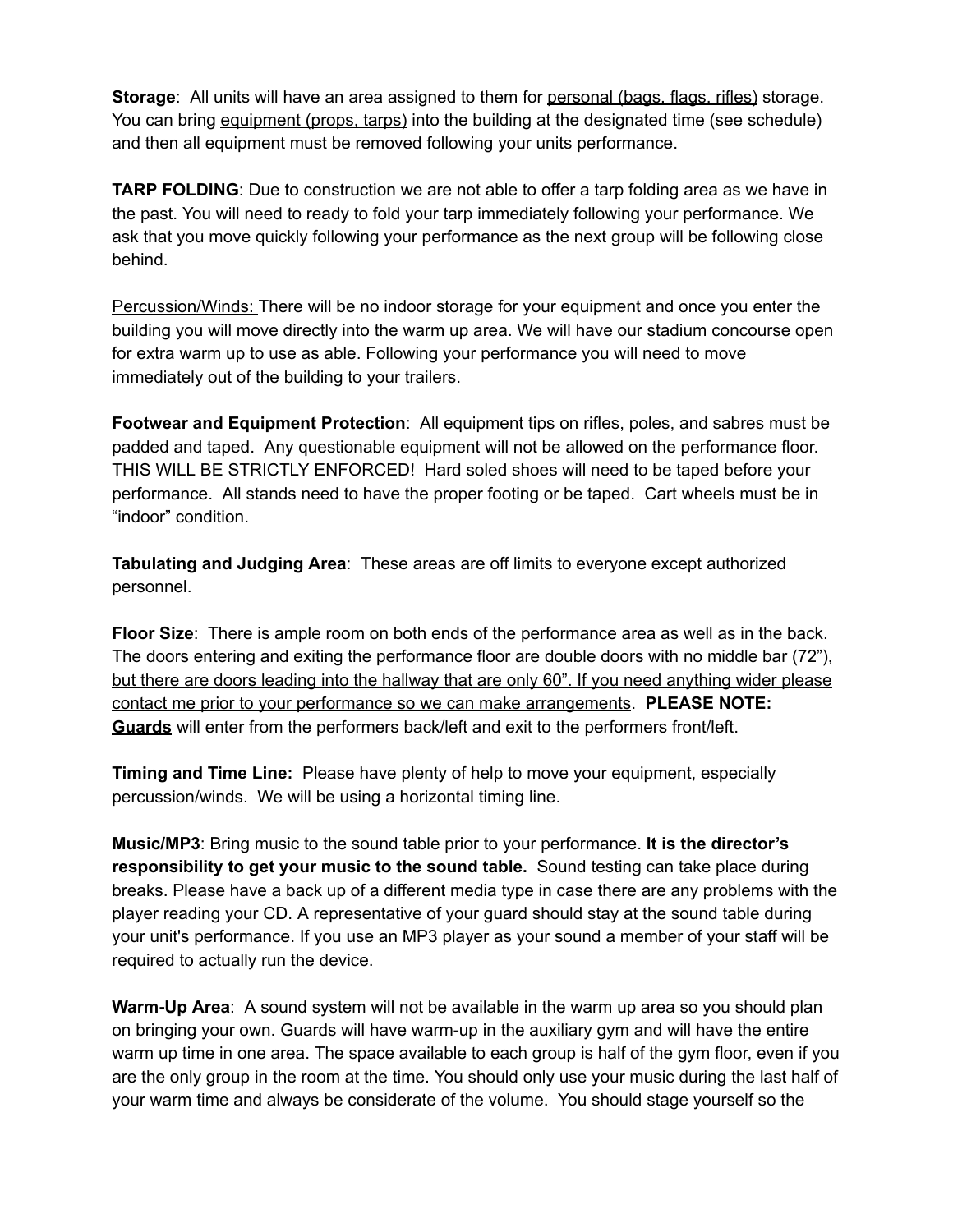music is not facing the other unit in the gym. Please note that your warm up time includes set up and tear down. You need to be clear of the room by the end of your warm up time.

Percussion/Winds: Warm up will be in a gym and you will have access to HALF the gym floor, while the other half will be staging for the next group. There will not be 2 groups warming up at the same time.

**ALL PERFORMING ENSEMBLES**: The warm up rooms will be adequate for body warm up as well music/equipment warm up. There will not be enough space for you to run your show visually. Please plan accordingly.

**Maps:** Seperate maps for guard, percussion and winds are included.

**Critique**: MCCGA will publish a schedule for those who pre-registered for critique, which can be found on the MCCGA Directors Page.

**Competition Suites:** All MCCGA festivals will use *Competition Suites* for tabulation purposes and commentary processing. You will be provided with an access code to *Competition Suites* were you will be able to access your judges commentary on your cell phone, laptop, etc. Also through *Competition Suites* you will be able to access recaps from the festival once they are processed and posted.

**Spectator Admission**: \$7 per person, \$5 for students (ages 5-18) and seniors (60+), and children 5 and under are no charge.

**Concessions:** The Nixa band boosters will be selling food items such as pizza, nachos, BBQ Pork sandwiches, pretzels, chips, candy, and drinks.

**Bus Driver Hospitality:** Each visiting school will receive a meal ticket for their bus driver that they can use at concessions. There will be coffee in the teacher work room and they can relax in our library.

## **Contacts**:

Craig Finger, Director of Bands (417) 844-8387 Kim Martin, Asst. Director (417) 299-5794 Erika O'Bryant, Asst. Director (417) 234-4860 Kirby Spayde, Asst. Director (816) 565-1148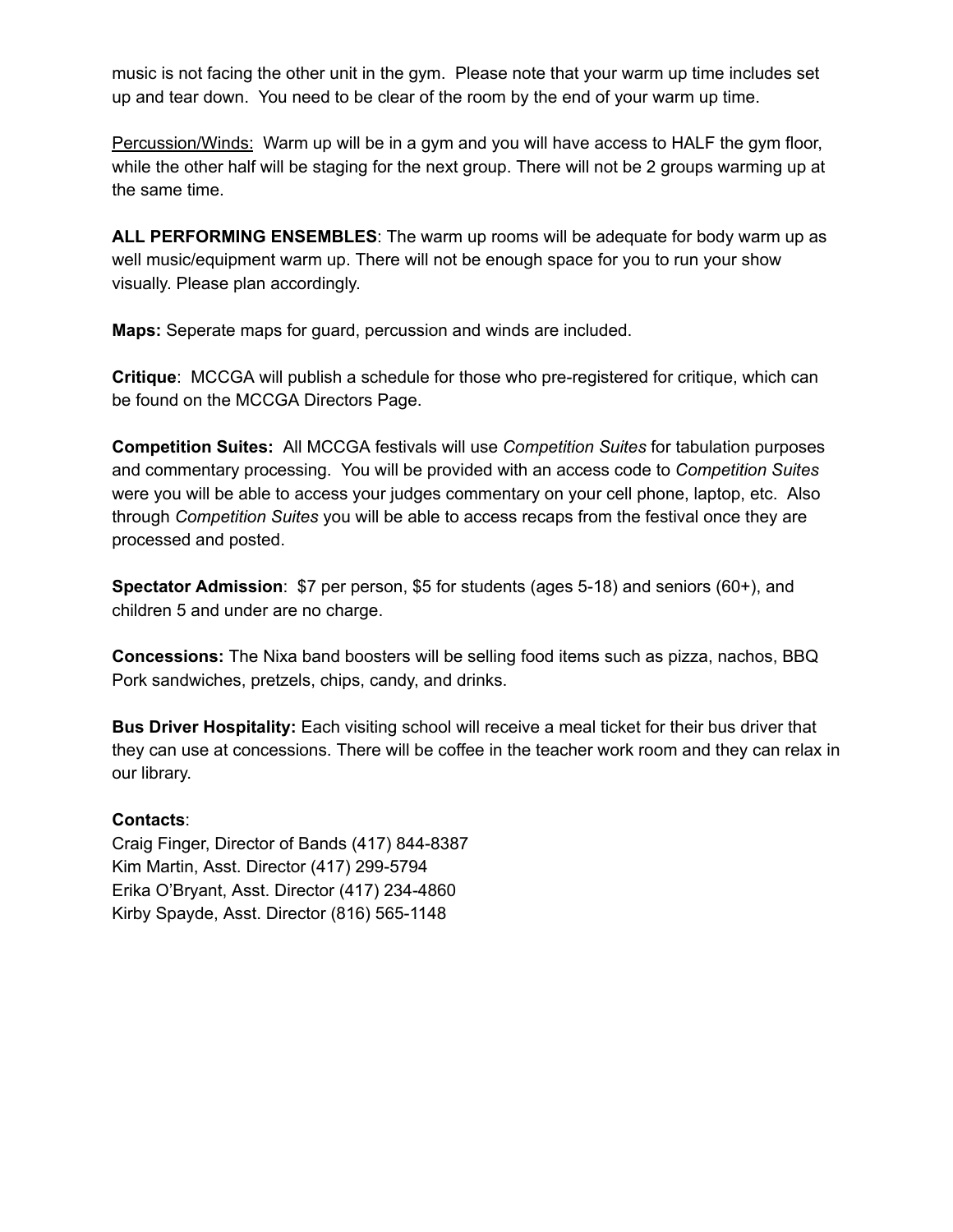|                            |                             |          |                 | Floor/Prop in   |                |                    |          |          |
|----------------------------|-----------------------------|----------|-----------------|-----------------|----------------|--------------------|----------|----------|
| Unit                       | <b>Classification</b>       | Perform  | <b>Check In</b> | <b>Building</b> | <b>Warm Up</b> | <b>Prop Report</b> | Report   | Perform  |
| Mountain Home Junior       | CG: Scholastic              |          |                 |                 |                |                    |          |          |
| Varsity                    | Cadet                       | 10:00 AM | 8:30 AM         | 9:00 AM         | 9:37-9:51 AM   | 9:46 AM            | 9:53 AM  | 10:00 AM |
| Nixa Junior High           | CG: Scholastic              |          |                 |                 |                |                    |          |          |
| "nSpire"                   | Cadet                       | 10:07 AM | 8:37 AM         | 9:07 AM         | 9:44-9:58 AM   | 9:53 AM            | 10:00 AM | 10:07 AM |
| Rock Bridge HS             | CG: Sch. Reg. A-<br>Round 1 | 10:14 AM | 8:44 AM         | 9:14 AM         | 9:51-10:05 AM  | 10:00 AM           | 10:07 AM | 10:14 AM |
|                            | CG: Sch. Reg. A-            |          |                 |                 |                |                    |          |          |
| <b>Bentonville West HS</b> | Round 1                     | 10:21 AM | 8:51 AM         | 9:21 AM         | 9:58-10:12 AM  | 10:07 AM           | 10:14 AM | 10:21 AM |
|                            | CG: Sch. Reg. A-            |          |                 |                 |                |                    |          |          |
| Parkview HS                | Round 1                     | 10:28 AM | 8:58 AM         | 9:28 AM         | 10:05-10:19 AM | 10:14 AM           | 10:21 AM | 10:28 AM |
|                            | CG: Sch. Reg. A-            |          |                 |                 |                |                    |          |          |
| Saint James HS             | Round 1                     | 10:35 AM | 9:05 AM         | 9:35 AM         | 10:12-10:26 AM | 10:21 AM           | 10:28 AM | 10:35 AM |
|                            | CG: Sch. Reg. A-            |          |                 |                 |                |                    |          |          |
| Van Buren HS               | Round 1                     | 10:42 AM | 9:12 AM         | 9:42 AM         | 10:19-10:33 AM | 10:28 AM           | 10:35 AM | 10:42 AM |
|                            | CG: Sch. Reg. A-            |          |                 |                 |                |                    |          |          |
| Joplin HS                  | Round 1                     | 10:49 AM | 9:19 AM         | 9:49 AM         | 10:26-10:40 AM | 10:35 AM           | 10:42 AM | 10:49 AM |
|                            | CG: Sch. Reg. A-            |          |                 |                 |                |                    |          |          |
| Reeds Spring HS            | Round 1                     | 10:56 AM | 9:26 AM         | 9:56 AM         | 10:33-10:47 AM | 10:42 AM           | 10:49 AM | 10:56 AM |
|                            | CG: Sch. Reg. A-            |          |                 |                 |                |                    |          |          |
| Ozark HS JV                | Round 1                     | 11:03 AM | 9:33 AM         | 10:03 AM        | 10:40-10:54 AM | 10:49 AM           | 10:56 AM | 11:03 AM |
|                            | CG: Sch. Reg. A-            |          |                 |                 |                |                    |          |          |
| <b>Branson HS</b>          | Round 1                     | 11:10 AM | 9:40 AM         | 10:10 AM        | 10:47-11:01 AM | 10:56 AM           | 11:03 AM | 11:10 AM |
| <b>BREAK</b>               |                             | 11:17 AM |                 |                 |                |                    |          | 11:17 AM |
| <b>Mountain Home HS</b>    | CG: Sch. Reg. A-            |          |                 |                 |                |                    |          |          |
| Varsity                    | Round 2                     | 11:31 AM | 10:01 AM        | 10:31 AM        | 11:08-11:22 AM | 11:17 AM           | 11:24 AM | 11:31 AM |
|                            | CG: Sch. Reg. A-            |          |                 |                 |                |                    |          |          |
| Bentonville HS Pink        | Round 2                     | 11:38 AM | 10:08 AM        | 10:38 AM        | 11:15-11:29AM  | 11:24 AM           | 11:31 AM | 11:38 AM |
|                            | CG: Sch. Reg. A-            |          |                 |                 |                |                    |          |          |
| <b>Hollister HS</b>        | Round 2                     | 11:45 AM | 10:15 AM        | 10:45 AM        | 11:22-11:36 AM | 11:31 AM           | 11:38 AM | 11:45 AM |
|                            | CG: Sch. Reg. A-            |          |                 |                 |                |                    |          |          |
| Pea Ridge HS               | Round 2                     | 11:52 AM | 10:22 AM        | 10:52 AM        | 11:29-11:43 AM | 11:38 AM           | 11:45 AM | 11:52 AM |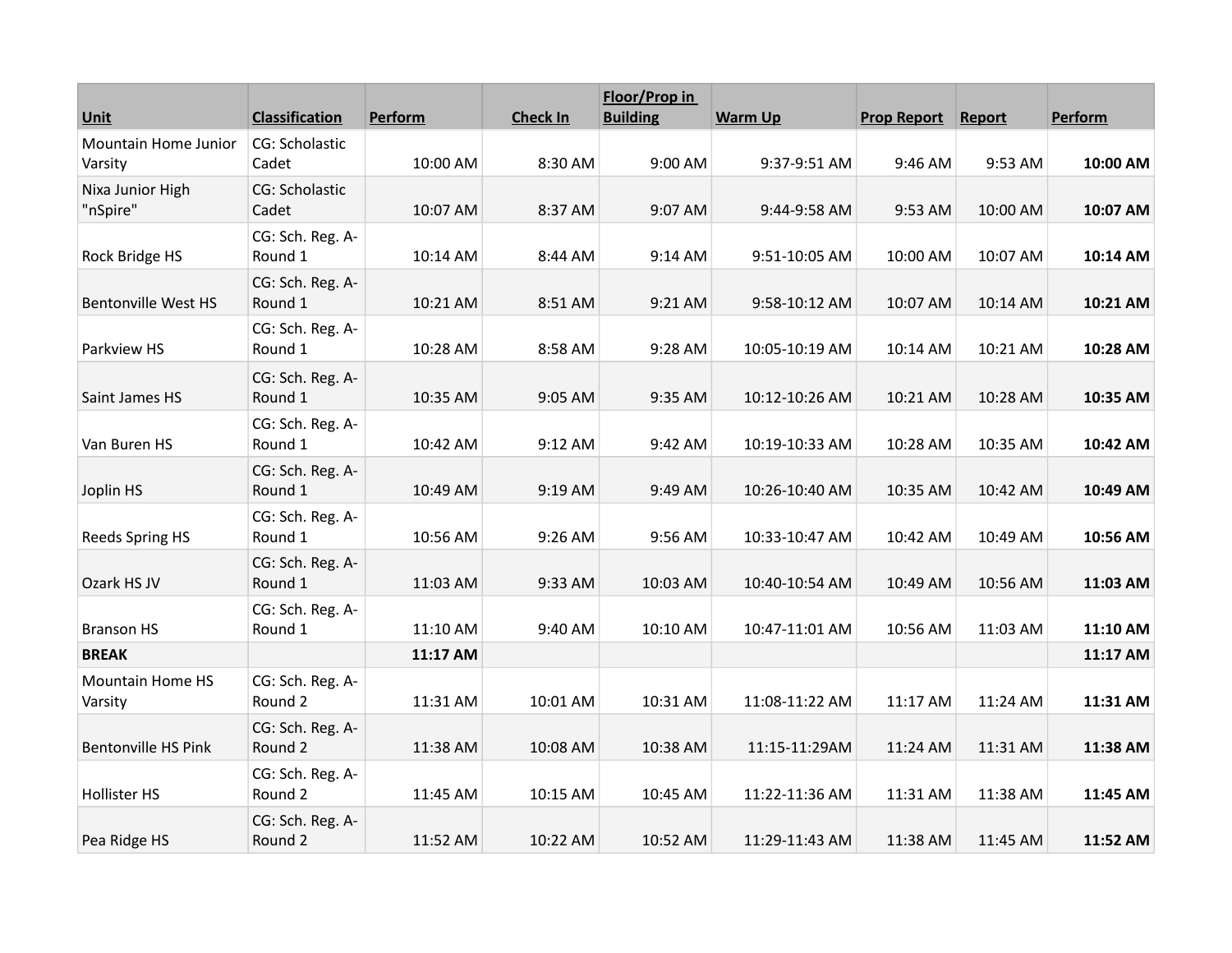|                                                | <b>Classification</b>         |          | <b>Check In</b> | Floor/Prop in<br><b>Building</b> |                | <b>Prop Report</b> |          |          |
|------------------------------------------------|-------------------------------|----------|-----------------|----------------------------------|----------------|--------------------|----------|----------|
| <b>Unit</b>                                    |                               | Perform  |                 |                                  | <b>Warm Up</b> |                    | Report   | Perform  |
| <b>Marionville HS</b>                          | CG: Sch. Reg. A-<br>Round 2   | 11:59 AM | 10:29 AM        | 10:59 AM                         | 11:36-11:50 AM | 11:45 AM           | 11:52 AM | 11:59 AM |
| Clever HS                                      | CG: Sch. Reg. A-<br>Round 2   | 12:06 PM | 10:36 AM        | 11:06 AM                         | 11:43-11:57 AM | 11:52 AM           | 11:59 AM | 12:06 PM |
| Camdenton HS JV                                | CG: Sch. Reg. A-<br>Round 2   | 12:13 PM | 10:43 AM        | 11:13 AM                         | 11:50-12:04 PM | 11:59 AM           | 12:06 PM | 12:13 PM |
| Nixa HS "nSight"                               | CG: Sch. Reg. A-<br>Round 2   | 12:20 PM | 10:50 AM        | 11:20                            | 11:57-12:11 PM | 12:06 PM           | 12:13 PM | 12:20 PM |
| Cassville HS Wildcat<br>Pride Color Guard      | CG: Sch. Reg. A-<br>Round 2   | 12:27 PM | 10:57 AM        | 11:27 AM                         | 12:04-12:18 PM | 12:13 PM           | 12:20 PM | 12:27 PM |
| Spintronix Indoor<br>Guard                     | CG: Ind.<br><b>Regional A</b> | 12:34 PM | 11:04 AM        | 11:34 AM                         | 12:11-12:25 PM | 12:20 PM           | 12:27 PM | 12:34 PM |
| <b>CADET/REGIONAL</b><br><b>CLASS RETREAT</b>  |                               | 1:00 PM  |                 |                                  |                |                    |          |          |
| <b>CADET/REGIONAL</b><br><b>CLASS CRITIQUE</b> |                               | 1:30 PM  |                 |                                  |                |                    |          |          |
| Ozark HS Varsity                               | CG: Scholastic<br>AA          | 2:30 PM  | 1:00 PM         | 1:30 AM                          | 2:03-2:19 PM   | 2:14 PM            | 2:22 PM  | 2:30 PM  |
| Willard HS                                     | CG: Scholastic<br>AA          | 2:38 PM  | 1:08 PM         | 1:38 AM                          | 2:11-2:27 PM   | 2:22 PM            | 2:30 PM  | 2:38 PM  |
| <b>Camdenton HS Varsity</b>                    | CG: Scholastic<br>AA          | 2:46 PM  | 1:16 PM         | 1:46 AM                          | 2:19-2:35 PM   | 2:30 PM            | 2:38 PM  | 2:46 PM  |
| <b>Republic HHS</b>                            | CG: Scholastic<br>AA          | 2:54 PM  | 1:24 PM         | 1:54 AM                          | 2:27-2:43 PM   | 2:38 PM            | 2:46 PM  | 2:54 PM  |
| <b>Break</b>                                   |                               | 3:02 PM  |                 |                                  |                |                    |          | 3:02 PM  |
| <b>Bentonville HS Orange</b>                   | CG: Scholastic A              | 3:10 PM  | 1:40 PM         | 2:10 AM                          | 2:43-2:59 PM   | 2:54 PM            | 3:02 PM  | 3:10 PM  |
| Fayetteville HS<br>Eminence                    | CG: Scholastic A              | 3:18 PM  | 1:48 PM         | 2:18 AM                          | 2:51-3:07 PM   | 3:02 PM            | 3:10 PM  | 3:18 PM  |
| Nixa HS "nVision"                              | CG: Scholastic A              | 3:26 PM  | 1:56 PM         | 2:26 AM                          | 2:59-3:15 PM   | 3:10 PM            | 3:18 PM  | 3:26 PM  |
| <b>BREAK</b>                                   |                               | 3:34 PM  |                 |                                  |                |                    |          |          |